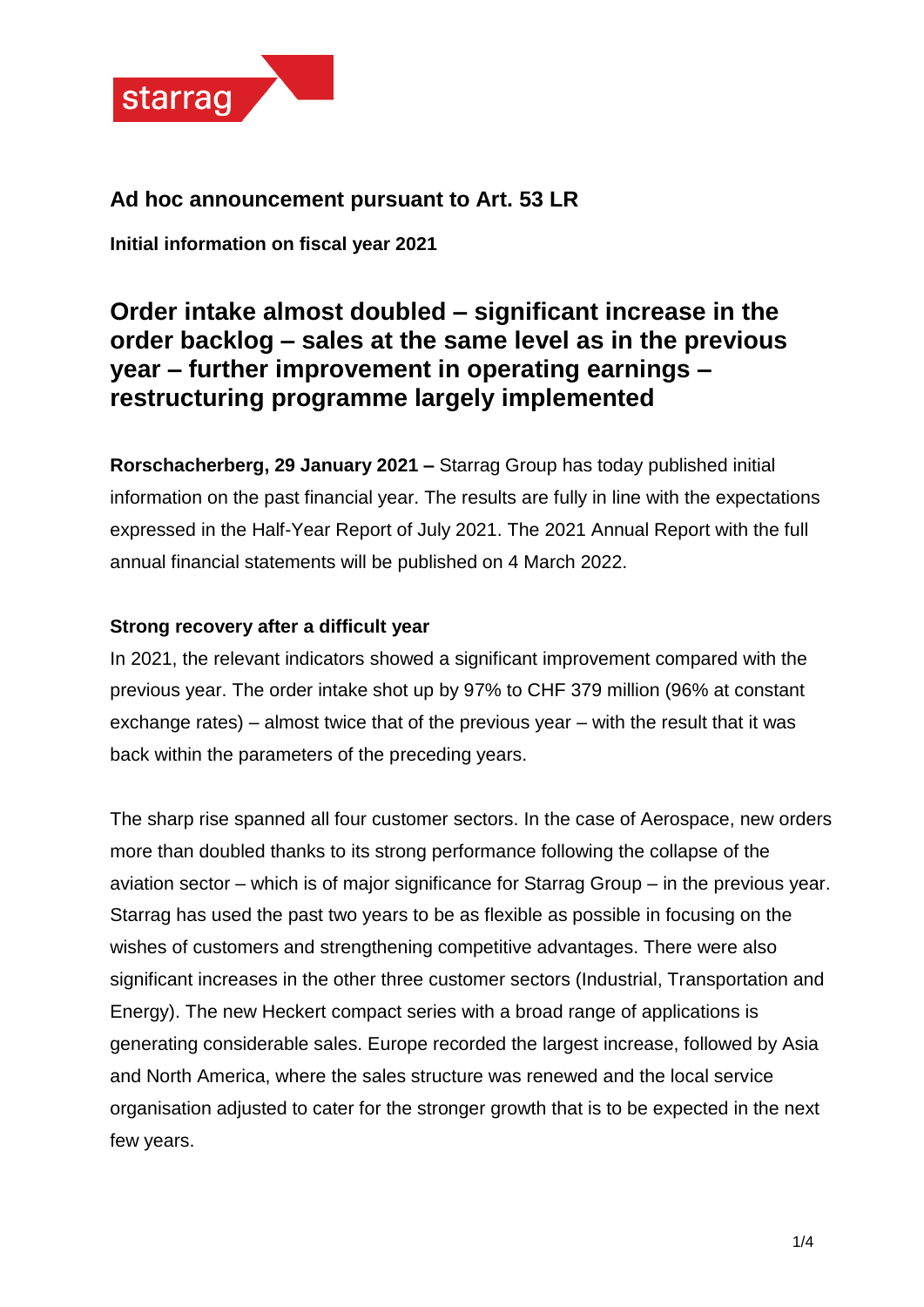## **Sales almost unchanged**

As already announced in the Half-Year Report, the sales revenue expected for the second half of the year exceeded that of the first half. The total amounted to CHF 293 million, almost equalling the figure for the previous year (-2%, the same at constant exchange rates), despite the lower level of new orders in 2020. At 1.29, the book-to-bill ratio (incoming orders to sales) was well above the level of 1 again (up from 0.65 in the previous year).

## **Significant increase in the order backlog**

Thanks to the encouraging performance of the order intake, the order backlog stood at 256 million at the end of 2021, up by 47% on the end of the previous year (and up by 36% on the middle of 2021). The high demand for highly efficient systems for processing major, high-precision parts for aerospace, as well as energy production, accounted for a significant share of this. This solid order backlog ensures capacity utilisation for the current year and beyond. It is also important to note that new equipment business always generates recurring demand for services. There was likewise strong growth in the service business as a result of the high quality of service and short intervention times.

## **Significant operational progress – restructuring expenses in 2021**

The improvement in the operating result (EBIT) that has been emerging since the second half of 2020 became more pronounced in the year under review, particularly in the second half of the year, meaning that the operating result for 2021 before restructuring costs was very positive. As reported in November 2021, however, restructuring expenses were exceptional owing to the downsizing of the Mönchengladbach site with a new focus on services and retrofit work, as well as the reorganisation in Bielefeld. The reconciliation of interests for Mönchengladbach was concluded with the decision of 27 January 2022. This meant that most of the required restructuring expenses were implemented. The cost of the reconciliation of interests (settlements, value adjustments and restructuring-related provisions) amounts to CHF 13.3 million, in line with expectations. This resulted in EBIT recording a negative, high single-digit million figure for Starrag after restructuring. Negotiations with the works council at the Bielefeld site are currently ongoing.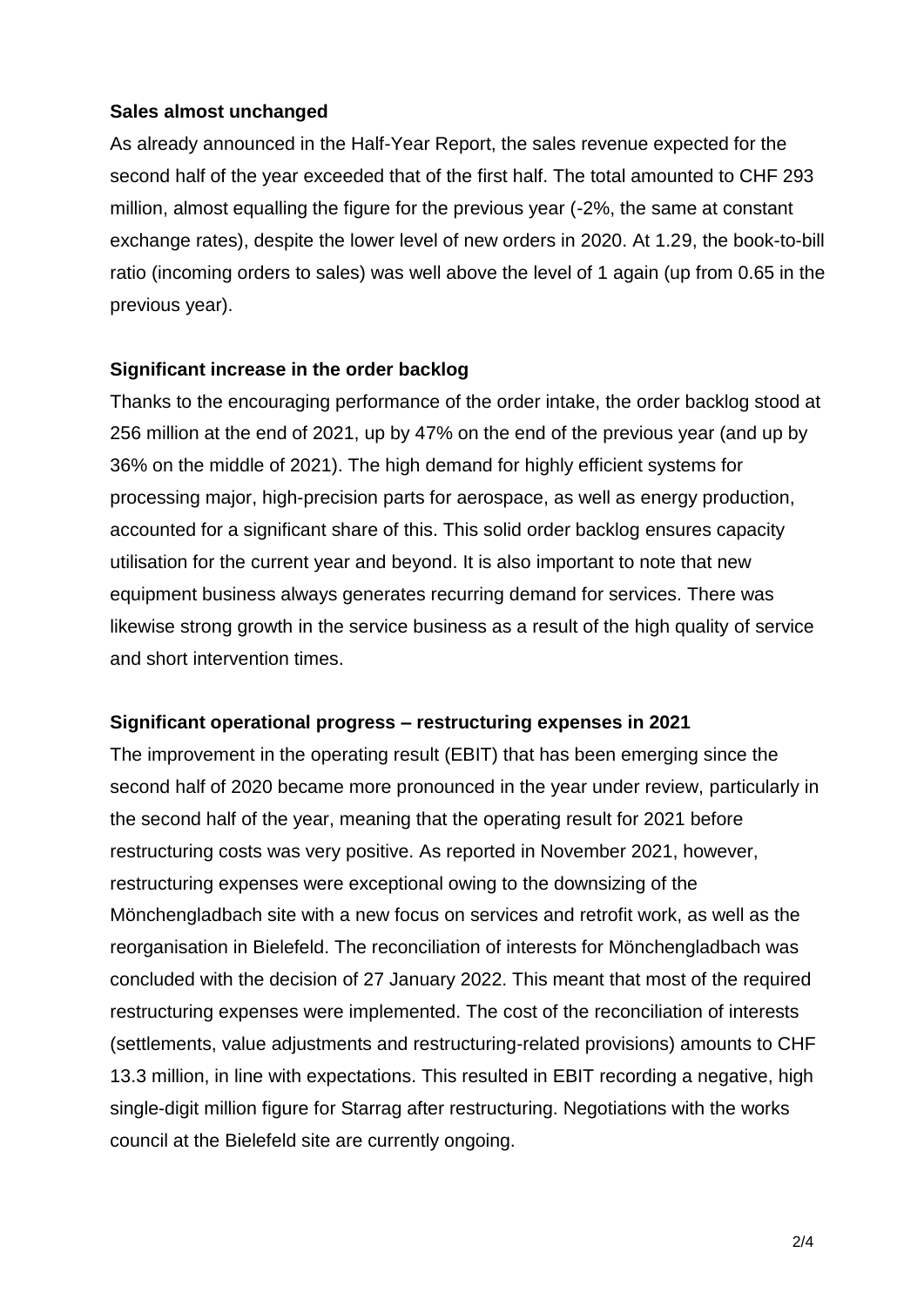Thanks to the more consistent focus on what customers need most, the considerable improvement in operational excellence, the changes in the management team, greater application expertise and the streamlining of the structures, the "Starrag 2021" programme has largely been implemented. As a result, the conditions for optimising earnings in the long term, strengthening investment and innovation, and ensuring sustainable growth have continued to improve. Concentrating on the market segments and customers with the most exacting requirements has proved successful, especially in the difficult times experienced in the last two years.

#### **High-precision machine tools for greater productivity**

Starrag Group is a global technology leader in manufacturing high-precision machine tools for milling, turning, boring and grinding workpieces of metallic, composite and ceramic materials. Principal customers are internationally active companies in the Aerospace, Energy, Transportation and Industrial (Industrial Components, Luxury Goods, Med Tech) sectors. In addition to its portfolio of machine tools, Starrag Group provides integrated technology and maintenance services that significantly enhance customer quality and productivity.

The umbrella brand Starrag unites the product ranges Berthiez, Bumotec, Dörries, Droop+Rein, Ecospeed, Heckert, Scharmann, SIP, Starrag, TTL and WMW. Headquartered in Rorschach/Switzerland, the Starrag Group operates manufacturing plants in Switzerland, Germany, France, the UK and India and has established a network of sales and services subsidiaries in the most important customer countries.

The shares of Starrag Group Holding AG are listed on the SIX Swiss Exchange.

For further information: [www.starrag.com](https://investor.starrag.com/en-us/frontend/default/index)